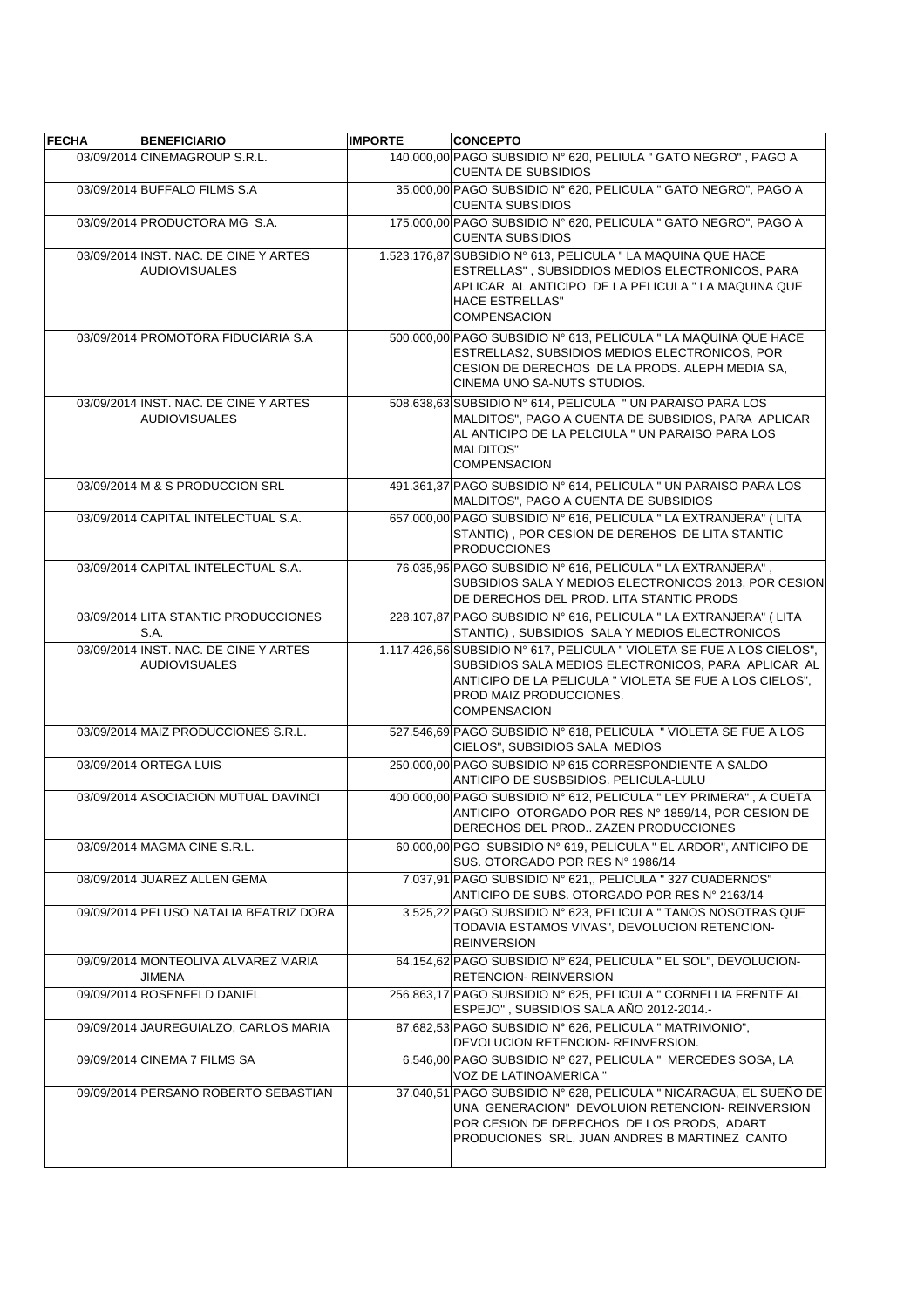|                   | 09/09/2014 ALEPH MEDIA S.A.                                   | 235.382.60 PAGO SUBSIDIO N° 629. PELICULA " LA MAQUINA QUE HACE                                                                                                                                                     |
|-------------------|---------------------------------------------------------------|---------------------------------------------------------------------------------------------------------------------------------------------------------------------------------------------------------------------|
|                   |                                                               | ESTRELLAS" DEVOLUION RETENCION- REINVERSION., POR<br>CESION DE EREHOS DE LOS PRODS. ALEPH MEDIA, CINEMA<br>UNO SA, NUTS STUDIOS SA.                                                                                 |
|                   | 09/09/2014 PROMOTORA FIDUCIARIA S.A                           | 247.440,72 PAGO SUBSIDIO Nº 630, PELICULA " LA MAQUINA QUE HACE<br>ESTRELLAS ", SALDO SUBSIDIOS SALA-MEDIOS, POR CESION<br>DE DERECHOS DE ALEPH MEIS SA, CINEMA UNO SA, NUTS<br>STUDIOS.                            |
|                   | 09/09/2014 FERNANDEZ RODRIGO TOMAS                            | 581.215,73 PAGO SUBSIDIO N° 631, PELICULA " PIES EN LA TIERRA",<br>SUBSIDIOS MEDIOS ELECTRONICOS                                                                                                                    |
|                   | 09/09/2014 FERNANDEZ RODRIGO TOMAS                            | -581.215,73 PAGO SUBSIDIO N° 631, PELICULA " PIES EN LA TIERRA",<br>SUBSIDIOS MEDIOS ELECTRONICOS                                                                                                                   |
|                   | 09/09/2014 INST. NAC. DE CINE Y ARTES<br><b>AUDIOVISUALES</b> | 686.677,27 SUBSIDIO N° 631, PELICULA " PIES EN TIERRA", SUBSIDIOS<br>MEDIOS ELECRONICOS, PARA APLICAR AL NATICIPO DE LA<br>PELICULA " PIES DE TIERRA", DEL PRD. RODRIGO TOMAS<br>FERNANDEZ.<br><b>COMPENSACION</b>  |
|                   | 09/09/2014 INST. NAC. DE CINE Y ARTES<br><b>AUDIOVISUALES</b> | -686.677,27 SUBSIDIO N° 631, PELICULA " PIES EN TIERRA", SUBSIDIOS<br>MEDIOS ELECRONICOS, PARA APLICAR AL NATICIPO DE LA<br>PELICULA " PIES DE TIERRA", DEL PRD. RODRIGO TOMAS<br>FERNANDEZ.<br><b>COMPENSACION</b> |
|                   | 09/09/2014 REI CINE SRL                                       | 8.312,63 PAGO SUBSIDIO Nº 622, PELICULA " DOLARES DE ARENA",<br>ANTICIPO DE SUBS, OTORGADO POR RES Nº 2210/14                                                                                                       |
|                   | 10/09/2014 RIZOMA SRL                                         | 500.000,00 PAGO SUBSIDIO Nº 643, PELICULA " AIRE LIBRE", PAGO A<br>CUENTA DE SUBS.QUE CORRESPONDAN                                                                                                                  |
|                   | 10/09/2014 SANTOS MANUEL                                      | 16.104,76 PAGO SUBSIDIO Nº 641, PELICULA " VISIONES (EX PRESAGIO),<br>PRIMER 50% SUBS SALA AÑO 2014                                                                                                                 |
| 10/09/2014 WAP SA |                                                               | 50.000,00 PAGO SUBSIDIO Nº 642, PELICULA " LAS CHICAS DEL TERCERO<br>(EX CONSORCIO)., A CUENTA ANTICIPO DE SUBS OTORGADO<br>POR RES N° 1912/14                                                                      |
|                   | 10/09/2014 ROZA, MONICA ESTER                                 | 50.000,00 PAGO SUBSIDIO Nº 642, PELICULA " LAS CHICAS DEL TERCERO<br>(EX CONSORCIO), A CUENTA ANTICIPO SUBS, OTORGADO<br>POR RES N° 1912/14                                                                         |
|                   | 10/09/2014 M & S PRODUCCION SRL                               | 100.000,00 PAGO SUBSIDIO Nº 636, PELUCULA " EL DESAFIO", A CUENTA<br>ANTICIPO DE SUBS. CONFORME RES Nº 2097/14                                                                                                      |
|                   | 10/09/2014 LA UNION DE LOS RIOS S.R.L.                        | 75,000,00 PAGO SUBSIDIO N° 637, PELICULA " EL CIELO DEL CENTAURO".<br>A CUENTA ANTICIPO DE SUBS. OTORGADO POR RES Nº<br>1657/14                                                                                     |
|                   | 10/09/2014 ASOCIACION MUTUAL DAVINCI                          | 400.000,00 PAGO SUBSIDIO Nº 638, PELICULA " LEY PRIMERA", SALDO<br>ANTICIPO OTORGADO POR RES Nº 1859/14 POR CESION DE<br>DERECHOS DEL PROD. ZAZEN PRODUCCIONES                                                      |
|                   | 10/09/2014 BD CINE S.R.L.                                     | 100.000,00 PAGO SUBSIDIO Nº 639, PELICULA " EL INCENDIO", A CUENTA<br>ANTICIPO DE SUBS. RES Nº 2098/14                                                                                                              |
| 10/09/2014 WAP SA |                                                               | 50.000.00 PAGO SUBSIDIO N° 640. PELICULA "LAS CHICAS DEL<br>TERCERO" (EX CONSORSIO), A CUEN TA ANTICIPO SUBS.<br>OTORGADO POR RES Nº 1912/14                                                                        |
|                   | 10/09/2014 ROZA, MONICA ESTER                                 | 50.000,00 PAGO SUBSIDIO Nº 640, PELICULA " LAS CHICAS DEL<br>TERCERO" (EX CONSORCIO), A CUENTA ANTICIPO DE SUBS.<br>OTORGADO POR RES Nº 1912/14                                                                     |
|                   | 10/09/2014 BAISCH GEORGINA LAURA                              | 218.522,96 PAGO SUBSIDIO N° 635, PELICULA " CICO", ANTICIPO DE SUBS<br>RES Nº 2239/14                                                                                                                               |
|                   | 10/09/2014 LAGARTO CINE SRL                                   | 5.881,88 PAGO SUBSIDIO Nº 634, PELICULA " CUANDO LOS HOMBRE<br>QUEDAN SOLOS", ANTICIPO DE SUBS RES Nº 2240/14                                                                                                       |
|                   | 10/09/2014 ALEPH MEDIA S.A.                                   | 596.804,34 PAGO SUBSIDIO Nº 632, PELICULA "LOS INOCENTES"<br>ANTICIPO DE SUBS. RES Nº 2233/14                                                                                                                       |
|                   | 10/09/2014 CINEWORLD S.R.L.                                   | 97.656,79 PAGO SUBSIDIO N° 633, PELICULA " PASAJE DE VIDA",<br>ANTICIPO DE SUBS. OTORGADO POR RES N°2234/14                                                                                                         |
|                   | 11/09/2014 SUDESTADA CINE SRL                                 | 100.000,00 PAGO SUBSIDIO N° 644, PELICULA " YANKA, Y EL ESPIRITU DEL<br>VOLCAN", A CUENTA ANTICIPO SUBS. OTORGADO POR RES Nº<br>2096/14                                                                             |
|                   | 11/09/2014 AMADA FILMS SRL                                    | 80.000,00 PAGO SUBSIDIO N° 645, PELICULA " TE ESPERO EN CASA", A<br>CUENTA ANTICIPO DE SUBS. OTORGADO POR RES Nº 1911/14                                                                                            |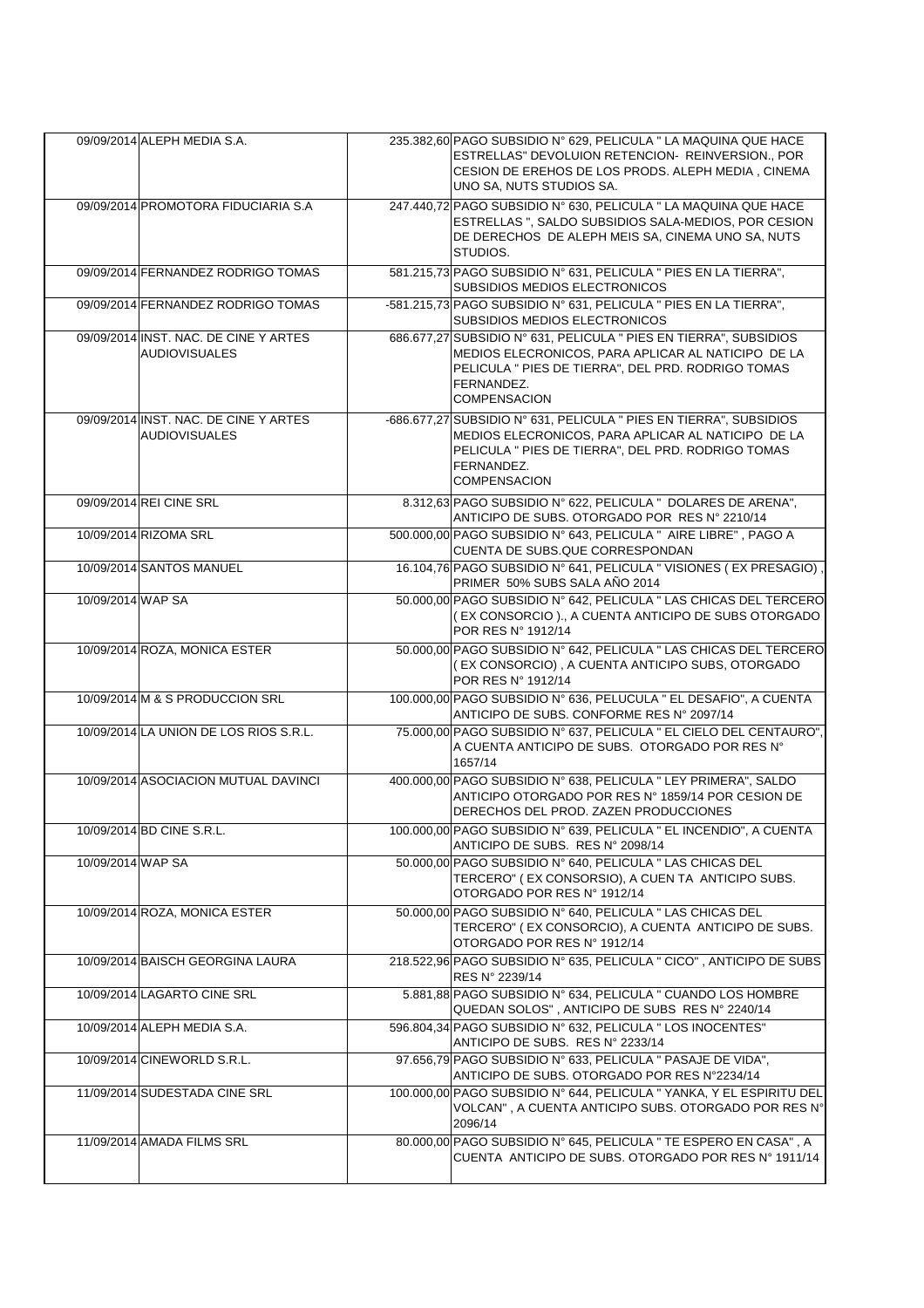|                       | 11/09/2014 PERILLO SEBASTIAN                                  | 20.000,00 PAGO SUBSIDIO Nº 645, PELICULA " TE ESPERO EN CASA", A<br>CUENTA ANTICIPO DE SUBS.OTORGADO POR RES Nº 1911/14                                                                                                |
|-----------------------|---------------------------------------------------------------|------------------------------------------------------------------------------------------------------------------------------------------------------------------------------------------------------------------------|
|                       | 11/09/2014 SUDESTADA CINE SRL                                 | 100.000,00 PAGO SUBSIDIO Nº 647, PELIULA " YANKA, Y EL ESPIRITU DEL<br>VOLCAN", A CUENTA, SUBS OTORGADO POR RES Nº 2096/14                                                                                             |
|                       | 15/09/2014 PICNIC PRODUCCIONES S.R.L.                         | 300.000,00 PAGO SUBSIDIO Nº 657, PELICULA " MUERTE EN BUENOS<br>AIRES", PAG A CUENTA DE SUBS. QUE CORRESPONDAN                                                                                                         |
|                       | 15/09/2014 BD CINE S.R.L.                                     | 647.350,52 PAGO SUBSIDIO Nº 658, PELICULA " TESIS SOBRE UN<br>HOMICIDIO", PAGO A CUENTA SUBSIDIOS                                                                                                                      |
|                       | 15/09/2014 SANCHEZ, NESTOR                                    | 100.000,00 PAGO SUBSIDIO N° 659, PELICULA " LOS NADIES", PAGO A<br>CUENTA DE SUBS QUE CORRESPONDAN                                                                                                                     |
|                       | 15/09/2014 JUAREZ ALLEN GEMA                                  | 30.574,75 PAGO SUBSIDIO Nº 660, PELICULA " VIVAN LAS ANTIPODAS",<br>DEVOLUCION IMPORTE RETENIDO REINVERSION S/DICTAMEN<br>1218/14                                                                                      |
|                       | 15/09/2014 BALDANA JUAN                                       | 100.000,00 PAGO SUBSIDIO Nº 648, PELICULA " LOS DEL SUELO", A<br>CUENTA ANTICIPO DE SUBS. CONFORME RES Nº 1706/14                                                                                                      |
|                       | 15/09/2014 COLOMBO MIGUEL ANGEL                               | 100.000,00 PAGO SUBSIDIO N° 649, PELICULA " ROSLIK,<br>SOSPECHOSAMENTE RUSOS", A CUENTA ANTICIPO DE SUBS.<br>CONFORME RES N° 2095/14                                                                                   |
|                       | 15/09/2014 JUAREZ ALLEN GEMA                                  | 100.000,00 PAGO SUBSIDIO N º650, PELICULA "TANGO, UN NOCHE DE<br>VERANO", A CUENTA ANTICIPO DE SUBS. CONFORME RES N°<br>1794/14                                                                                        |
|                       | 15/09/2014 CAMPO CINE SRL                                     | 100.000,00 PAGO SUBSIDIO N° 651, PELICULA " LOS HONGOS", A CUENTA<br>ANTICIPO DE SUBS. OTORGADO POR RE RES Nº 2009/14                                                                                                  |
|                       | 15/09/2014 CEPA AUDIOVISUAL SRL                               | 100.000,00 PAGO SUBSIDIO N° 652, PELICULA " LA VIDA DESPUES", A<br>CUENTA ANTICIPO DE SUBS. OTORGADO POR RES Nº 1812/14                                                                                                |
|                       | 15/09/2014 2M CINE S.R.L                                      | 100.000,00 PAGO SUBSIDIO Nº 653, PELIULA " LA BUSQUEDA DEL<br>TESORO", A CUENTA ANTICIPO DE SUBS. CONFORME RES N°<br>2075/14                                                                                           |
|                       | 15/09/2014 FINDLING HERNAN JAVIER                             | 50.000,00 PAGO SUBSIDIO Nº 654, PELCIULA " GLORIA DEL TANGO", A<br>CUENTA ANTICIPO DE SUBS. OTORGADO POR RES Nº 1648/14                                                                                                |
|                       | 15/09/2014 KOLKER OLIVER                                      | 50.000,00 PAGO SUBSIDIO Nº 654, PELICULA " GLORIA DEL TANGO", A<br>CUENTA ANTICIPO DE SUBS.OTORGADO POR RES Nº 1548/14                                                                                                 |
|                       | 15/09/2014 JAUREGUIALZO, CARLOS MARIA                         | 100.000,00 PAGO SUBSIDIO N° 655, PELICULA " EL PRISIONERO<br>IRLANDES", A CUENTA ANTICIPO DE SUBS. CONFORME RES<br>N° 1773/14                                                                                          |
| 15/09/2014 WAP SA     |                                                               | 50.000,00 PAGO SUBSIDIO Nº 656, PELICULA " LAS CHICAS DEL TERCERO<br>(EX CONSORCIO), A CUENTA ANTICIPO DE SUBS. OTORGADO<br>POR RES N° 1912/14                                                                         |
|                       | 15/09/2014 ROZA, MONICA ESTER                                 | 50.000,00 PAGO SUBSIDIO N° 656, P0ELCIULA " LAS CHICAS DEL<br>TERCERO ( EX CONSORCIO) , A CUENTA ANTICIPO SUBS.<br>OTORGADO POR RES Nº 1912/14                                                                         |
|                       | 15/09/2014 M & S PRODUCCION SRL                               | 200.000,00 PAGO SUBSIDIO N° 664, PELICULA " EL DESAFIO", SALDO<br>ANTICIPO DE SUBS. CONFORME RES Nº 2097/14                                                                                                            |
| 15/09/2014 4 L S.R.L. |                                                               | 200.000,00 PAGO SUBSIDIO N° 663, PELICULA " JAUJA", A CUENTA<br>ANTICIPO DE SUBSIDIOS CONFORME RES Nº 1840/14                                                                                                          |
|                       | 15/09/2014 SUDESTADA CINE SRL                                 | 200.000.00 PAGO SUBSIDIO Nº 662, PELICULA " BALNEARIO LA SALADA",<br>A CUENTA ANTICIPO DE SUS. OTORGADO POR RES Nº<br>2173/14                                                                                          |
|                       | 15/09/2014 MONOGATARI FILMS S.R.L.                            | 161.795,91 PAGO SUBSIDIO N° 661, PELICULA " UN TANGO MAS", ANTICIPO<br>DE SUBS OTORGADO POR RES Nº 2261/14                                                                                                             |
| 16/09/2014 4 L S.R.L. |                                                               | 100.000,00 PAGO SUBSIDIO N° 646, PELICULA " JAUJA", A CUENTA<br>ANTICIPO DE SUBSIDIO CONFORME RES Nº 1840/14                                                                                                           |
|                       | 19/09/2014 INST. NAC. DE CINE Y ARTES<br><b>AUDIOVISUALES</b> | 686.677,27 SUBSIDIO N° 631, PELICULA " PIES EN LA TIERRA", SUBSIDIOS<br>MEDIOS ELECTRONICOS, PARA APLICAR AL ANTICIPO DE LA<br>PELCIULA " PIES EN TIERRA", DEL PROD. RODRIGO TOMAS<br>FERNANDEZ<br><b>COMPENSACION</b> |
|                       | 19/09/2014 COOPERATIVA DE TRABAJO<br>PRISMA CINE LTDA         | 52.982,00 PAGO SUBSIDIO N° 631, PELCIULA " PIES EN LA TIERRA",<br>SUBSIDIOA MEDIOS ELECTRONICOS, POR CESION DE<br>DERECHOS DEL PROD. RODRIGO TOMAS FERNANDEZ.                                                          |